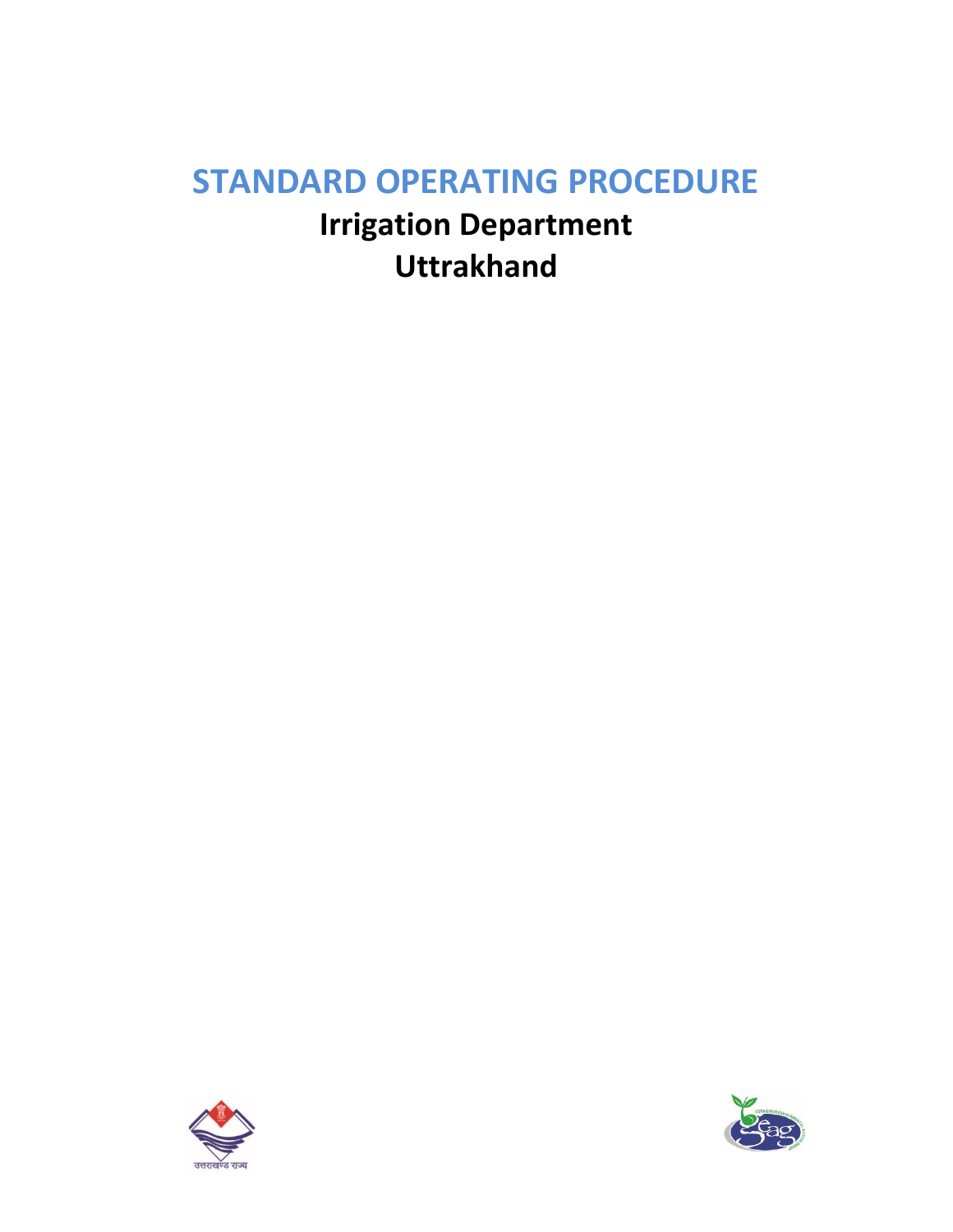## **CONTENTS**

#### 1. Context

- 2 Objective
- 3 Pre-Disaster Actions
	- 3.1 Determination of institutional roles and responsibilities
	- 3.2 Risk Assessment
	- 3.3 Resource Mapping
	- 3.4 Maintenance of resources
	- 3.5 Capacity building and Organizing Mock drills
- 4 Guideline for Information flow and Actions
- 5 Direction and Co-ordination
	- 5.1 Response in case of No Early Warning
	- 5.2 Response in case of Early Warning

#### 6 Determining the level of response on the basis of disaster intensity

- 6.1 First Stage
- 6.2 Second stage

## 7 Procedure to be undertaken after disaster

8. Checklist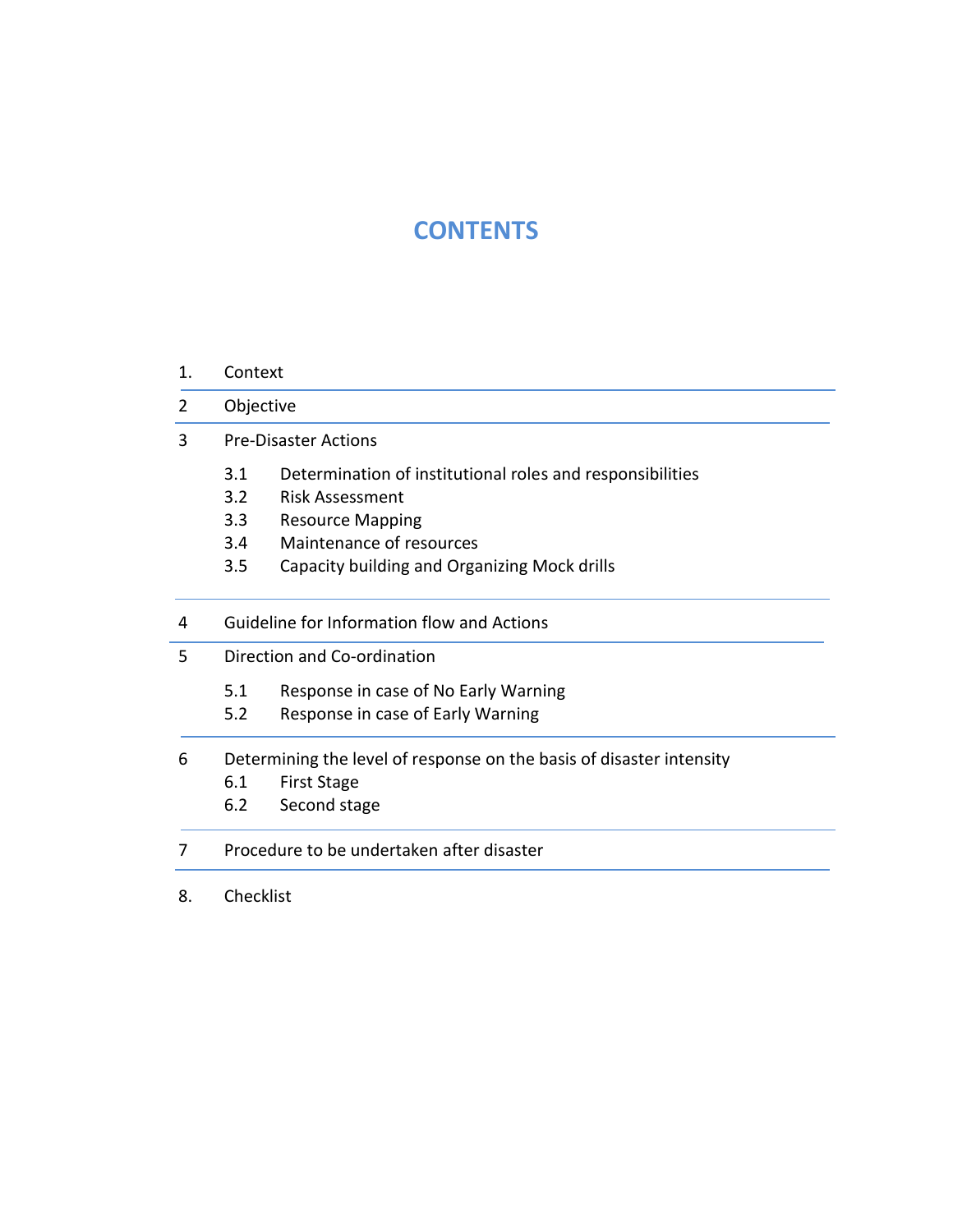## **1. Context**

Uttrakhand is an important state in India due to its geographical locations which share their international border with China and Nepal. It's also has a considerable importance with respect to tourism and religious perspectives. Uttrakhand is vulnerable to natural and man-made disasters and the situation is getting graver due to its unplanned growth and development. State has been sensitive to the disasters such as landslides and earthquake in hilly areas and flood in the plains. Apart from this, state has been facing the intensity and frequency of disasters for the last three decades. The irrigation department is responsible for the maintenance of rivers and embankment in the state. Therefore, department has a significant role in disaster management. The work done by the department throughout the year is important in various phases of disaster management. In order to work systematically at each step of the disaster, the standard operating procedures from the district to the field level have been prepared keeping in view the guidelines issued from the state level higher officials of the department.

## **2. Objectives**

Key objectives of standard operating procedure of the Irrigation Department are following -

- To build departmental capacity for disaster preparedness actions towards reducing the loss caused by disasters and help in preparing strategy for quick action at the time of the disaster.
- To make clarity among all departmental officers and staff, from the state to the field level, regarding their tasks and responsibilities.

## **3. Pre-Disaster Actions**

The following activities will be undertaken under the pre-preparatory process by the department:

#### **3.1: Determination of institutional role and responsibilities**

• As per the instructions of the Secretary (Disaster Management), it is mandatory to provide relevant information from state to district level of the consequences of flood, landslide, and flash flood considering the minimum requirement given by IRS like planning, logistics and by identifying officers of operation wing and identifying other personnel and will be ensured to make available the State and District Emergency operational center. At the state level the Chief Engineer and Superintending Engineer / Executive Engineer at the district level will be the Nodal Officer.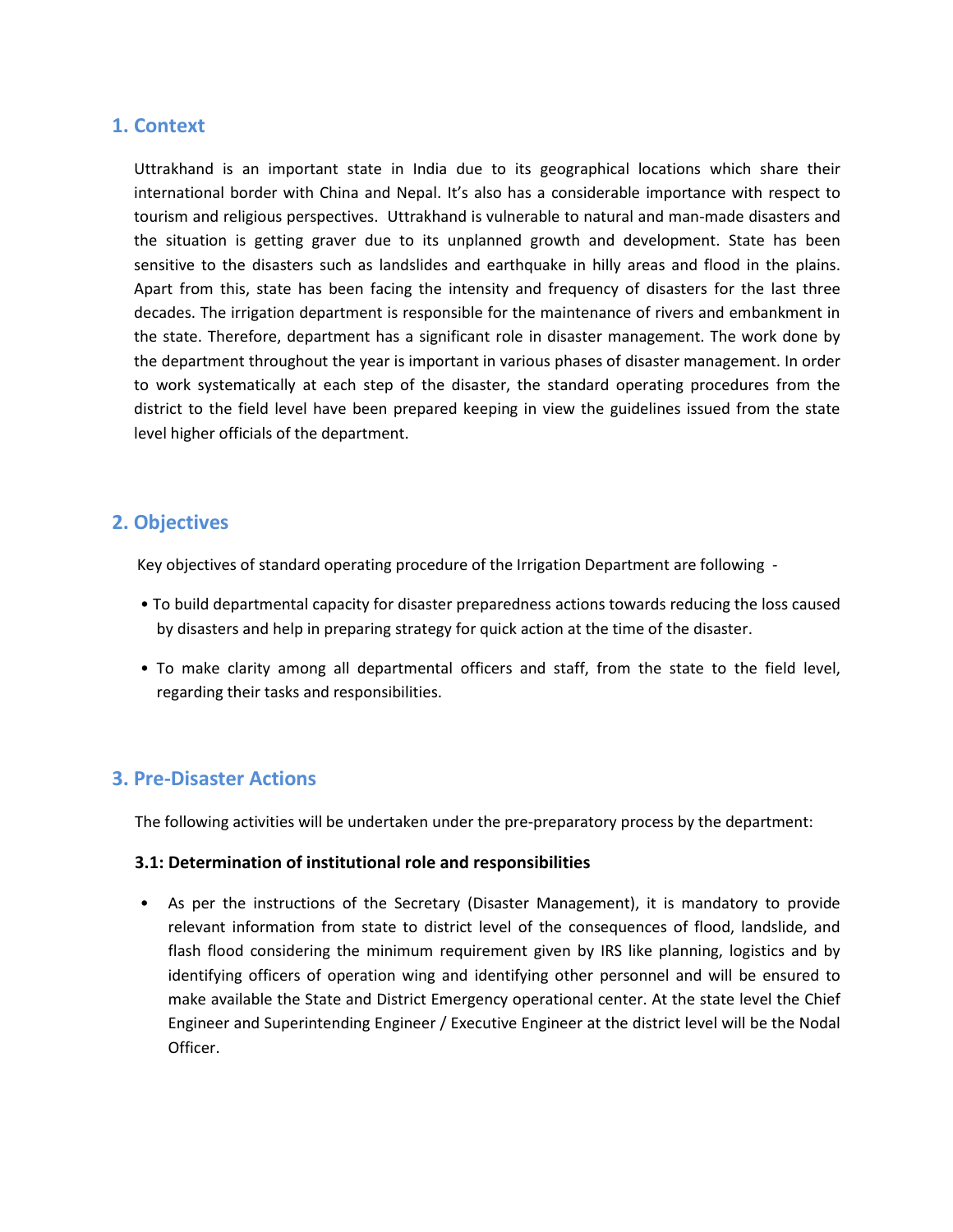- Under the direction of the State Disaster Nodal Officer, a WhatsApp group will be set by all concerned officers / staff till the month of May so that any kind of information related to the disaster can easily be delivered to all within a short period of time.
- The list of names, addresses and contact numbers of all concerned officers / staff will be prepared and adhered in each district headquarter, Tehsil headquarter, Block headquarter and panchayats so that everyone can get aware of this and contact with any official can be made in emergency situation.
- Flood control room will be setup to take daily data from rivers and barrages. Assistant Engineer will be the in-charge of Flood Control room and will be responsible to report the information related to the flow of rivers, water level etc. every day to the chief of his department and the district administration too. This check post will be active from 15<sup>th</sup> June 15 to 15<sup>th</sup> October.
- All information related to flood control room and their contact number will be required in the concerned District Headquarters, Tehsil Headquarters and Block headquarters.

#### **3.2 : Risk assessment / inspection**

- The most sensitive Blocks / areas of most vulnerable districts will be identified by the month of March-April. State Disaster Nodal Officer, Chief Engineer and state level Executive Officer will be responsible for this work.
- The Executive Engineer (Irrigation Department) will inspect and identify the weak embankments, reservoirs made of soil like Haridwar, Coat, Bagul and weak gates of built barrages etc. as per the instructions of the District Magistrate till March-April and submit their information to the District Magistrate Prior to 15<sup>th</sup> June for the repairing of those weaker sites.
- The Assistant and Junior Engineer will ensure the monitoring of the coast during the entire Monsoon Session (5<sup>th</sup> June to 15th September) under the guidance of the Executive Engineer.
- With the help of the State Disaster Management Authority, State Disaster Nodal Officer at the department level will keep the information of flow of rivers / behaviors in such areas with the help of Central Water Commission, Disaster Mitigation and Management Center and Meteorological Department and other departments / institutions till the month of May. By collecting information from various sources and establishing public address system, such areas can be evacuated for public safety before the incidence of flash flood in order to avoid unnecessary delay in rescue operations.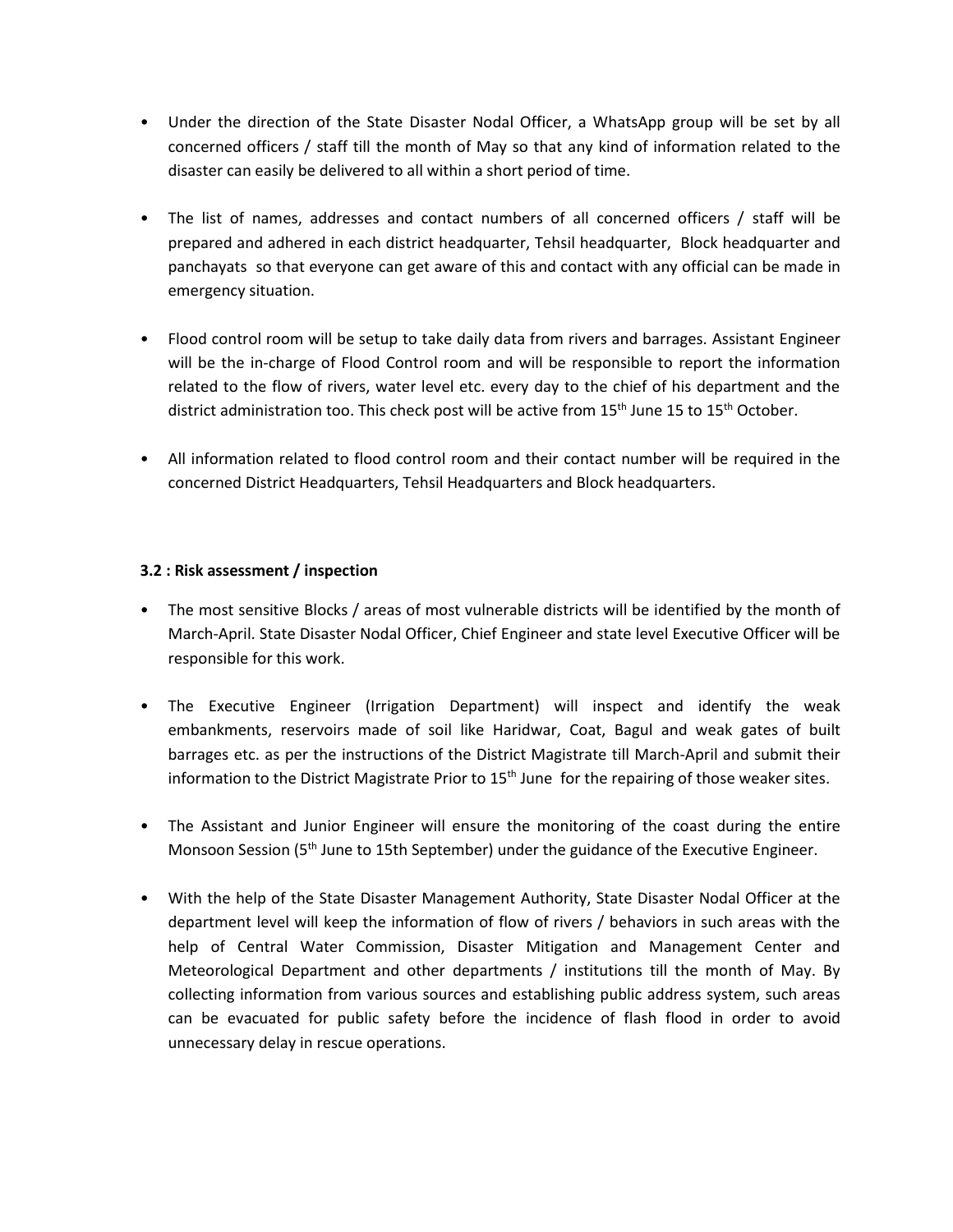• The place with the possibility of maximum flood of each of the rivers, streams, will be identified so that the information of that level broadcasted among the people before the disaster. Simultaneously, after receding the excess water during floods, the information will be displayed in the urban and rural areas by marking the maximum level of water in the river.

#### **3.3: Resource mapping**

- The Executive Engineer will ensure the deployment of the Assistant Engineers / Junior Engineers by distributing the whole Zone in different sectors in view of the possible circumstances of the disaster between April and June.
- By the end of May, all the Executive Engineers will direct their Assistant and Junior Engineers to ensure that they are able to manage sand slabs in place of embankments, so that they can be used in case of erosion.
- Under the instructions of the Chief General Engineer, the list of physical resources such as vehicles and machines, registered contractors, other vehicle owners and available manpower with the department will be listed out with the assistance of the Executive Engineer, Zone wise Assistant / Junior Engineer of all the districts till May and provided it to state headquarter.
- Before 15<sup>th</sup> June, the circular will be issued from the Executive Engineer level instructing all Assistant Engineers to be present especially during the monsoon period.

## **3.4: Maintenance of resources**

- The Executive Engineer will assess the potential disaster and respective damages before  $15<sup>th</sup>$ June as per the instructions of state headquarter so that request of tender can be issued for the relevant contractor and further equipment and human resources can be hired on rent/procured.
- Before 15<sup>th</sup> June, the Executive Engineer will separate the list of sector wise information of machines, vehicles, petrol pumps for diesel and human resources and further will send the same information and list to the State Headquarters.

## **3.5: Capacity building and Organizing Mock drills**

- The Chief Engineer at the state level will ensure the capacity building training organized for the departmental staff at the department level during April-May in order to deal with the disasters.
- The Department will nominate its officers and ensure active participation in the rehearsals held at the state and district level from time to time to protect from disaster. This will be organized by Disaster Management Office.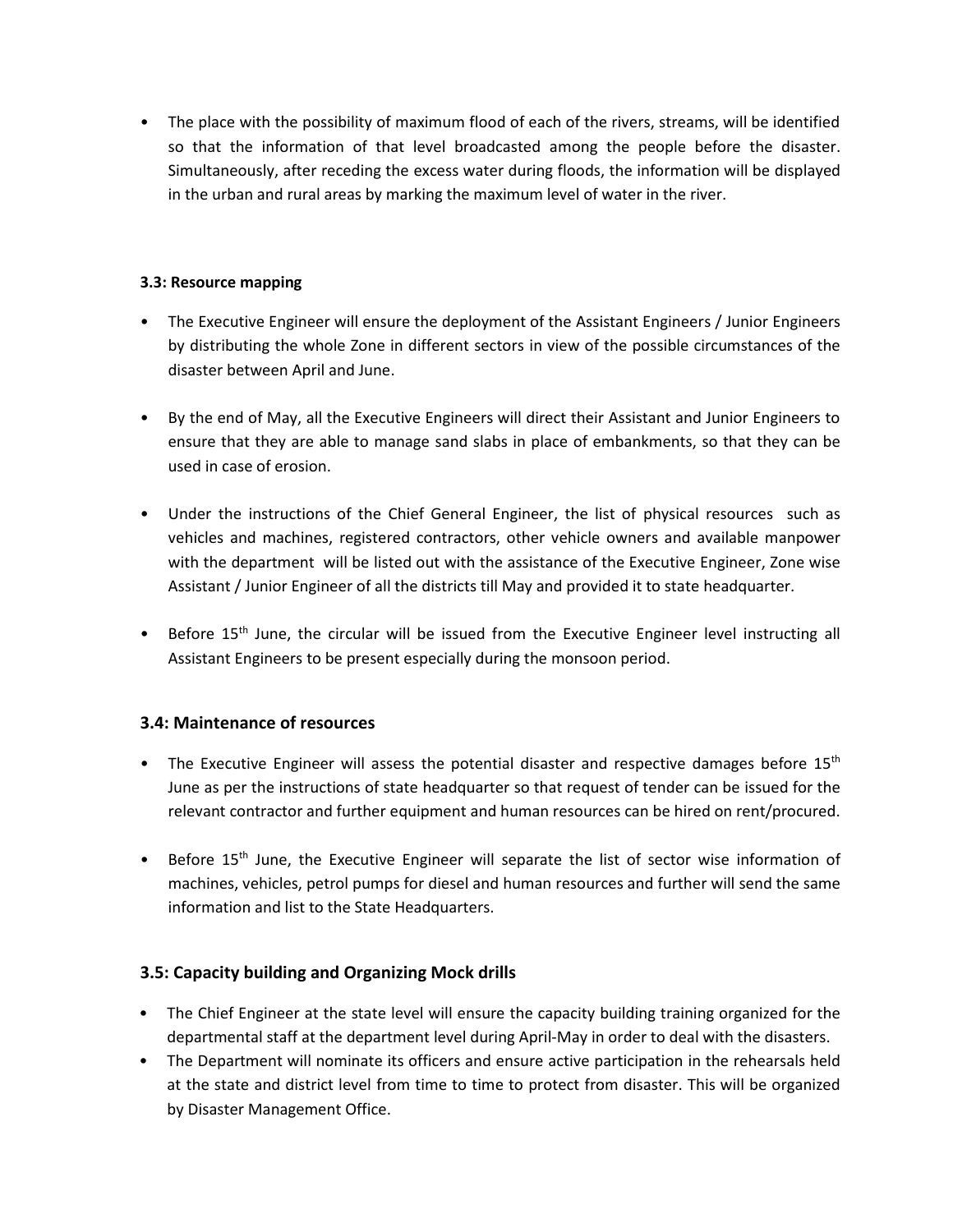• The Executive Engineer, with the help of District Disaster Management Authority and under the leadership of the Irrigation Department, a community awareness campaign will be launched in the month of April-May to make them aware about to get the status of the rivers through newspapers or other means and stay away from the rivers during potential period of the disaster.

## **4. Guideline for Information flow and Actions**

The irrigation department mainly oversees the works related to rivers, reservoirs, drainage and barrages notified by the state government and generally the flood control room of the department is established. Under the leadership of the Assistant Engineer, these flood control room will be especially active from  $15<sup>th</sup>$  June to  $15<sup>th</sup>$  October. The communication system of flood control room will be connected to the district disaster control room. In particular, the information related to water level and fluctuations of the rivers will be collected from flood control room every day and sent to the Department Headquarter at state level through the Executive Engineer. Simultaneously, the status of the barrages and reservoirs will also be monitored through the flood control room and the information of the possibility of any kind of disaster will be immediately given to Executive Engineer through in-charge officer (Assistant Engineer) of the chamber. Nodal Officer of the State disaster management office will collect information and submit it to the Head of the Department. The Department will continue to receive information about the possibility of disaster from the Indian Meteorological Department and the Central Water Commission as well. Department will share the information received from the Central Water Commission with the State and District Disaster Management Authority.

## **5. Direction and coordination**

Monitoring of rivers, barrages and reservoirs through flood-check / flood control room are key functions of the irrigation department. Generally, the departmental state headquarter releases guidelines for all the offices located in all the districts, from 15<sup>th</sup> June to 15<sup>th</sup> October, and on the basis of the same guidelines, all personnel of the department are offered their role.

#### **5.1: Response in case of No Early Warning**

In the event of any disaster occurrence or no warning, Assistant / Junior Engineers should become active in accordance with the prior guidelines in their respective jurisdiction with the gangman. Further guidance and coordination will depend on executive engineer's instruction.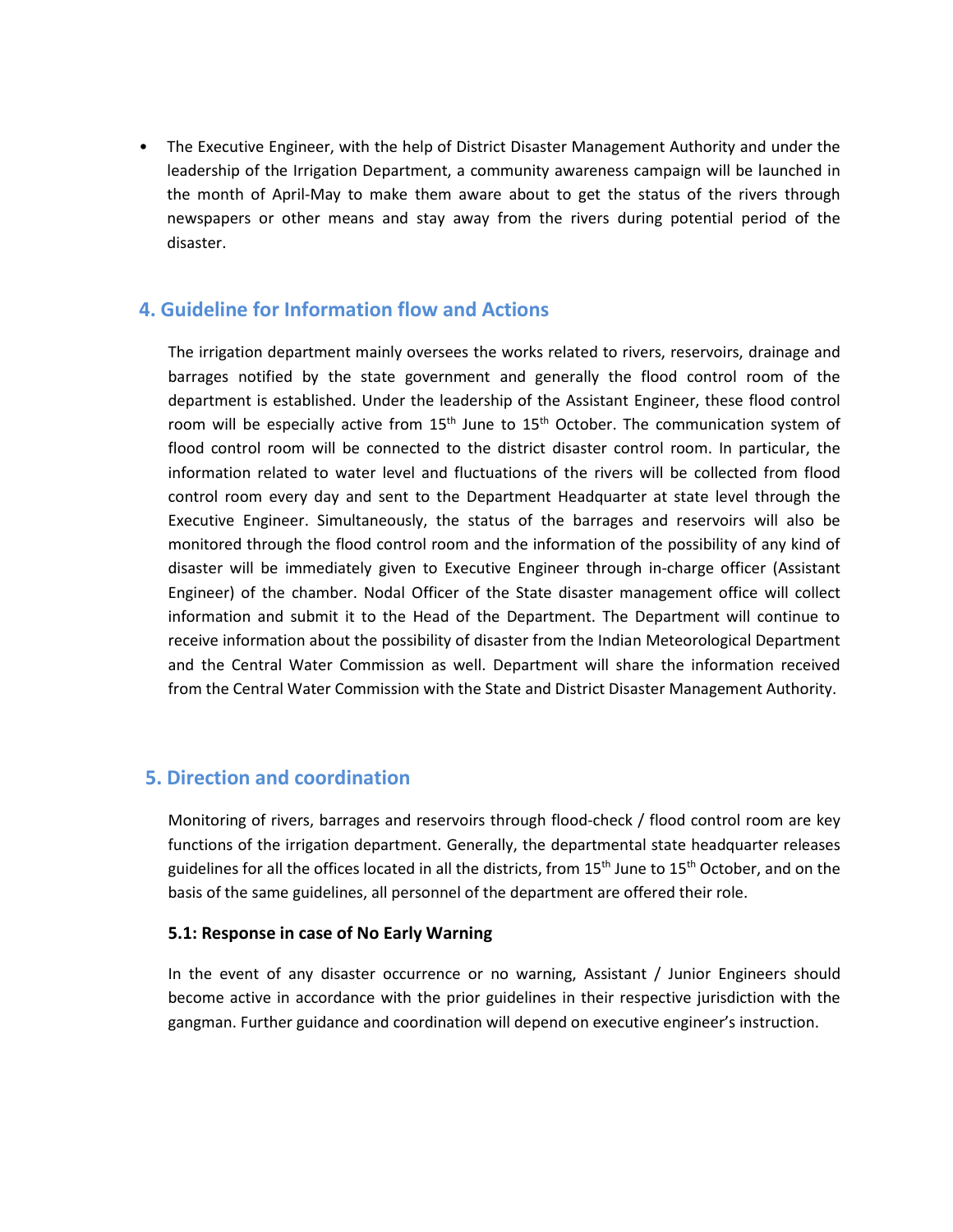## **5.2: Response in case of Early Warning**

The Irrigation Department is directly in contact with the Meteorological Department. It informs the State Disaster Management Authority / State Emergency Operation Center about the disaster before 48-72 hours through the state headquarter and released instructions and coordinations points to stay active by informing the district and division level offices

## **6. Determining the level of response on the basis of disaster intensity**

#### **6.1: First Stage**

- High alert will be issued by the State Headquarter for event of flooding above the danger mark of river on the basis of information received from the flood control room. Frequency of patrolling of Meth, Junior Engineer and Assistant Engineer will be increased at executive engineer level. Monitoring system will be ensured in the night also.
- In case of river water flowing above danger mark, a warning will be issued to the community to reach to the safe places on the instructions of the district administration and the concerned executive engineer.
- In the event of the disaster, the district administration and the concerned executive engineers will order the Gangmen and local technical-non-technical staff and the nearby machine drivers to reach the disaster site immediately.

#### **6.2: Second phase**

- In case of landslide and flash flood, the Executive Engineer of the concerned area will inform the Public Works Department through the district administration for the removal of the debris lying on the road and facilitating to get the traffic system restored.
- The Executive Engineer on the instructions of the district administration will ensure to send machines even outside of their jurisdiction in case of of any major disaster.
- During the disaster, Assistant Engineer as in-charge of the Flood control room will provide information to the Executive Engineer about the river and their flow. The Executive Engineer will continue to provide all the information received immediately to the Disaster Control Cell established in the district and to the District Disaster Management Authority.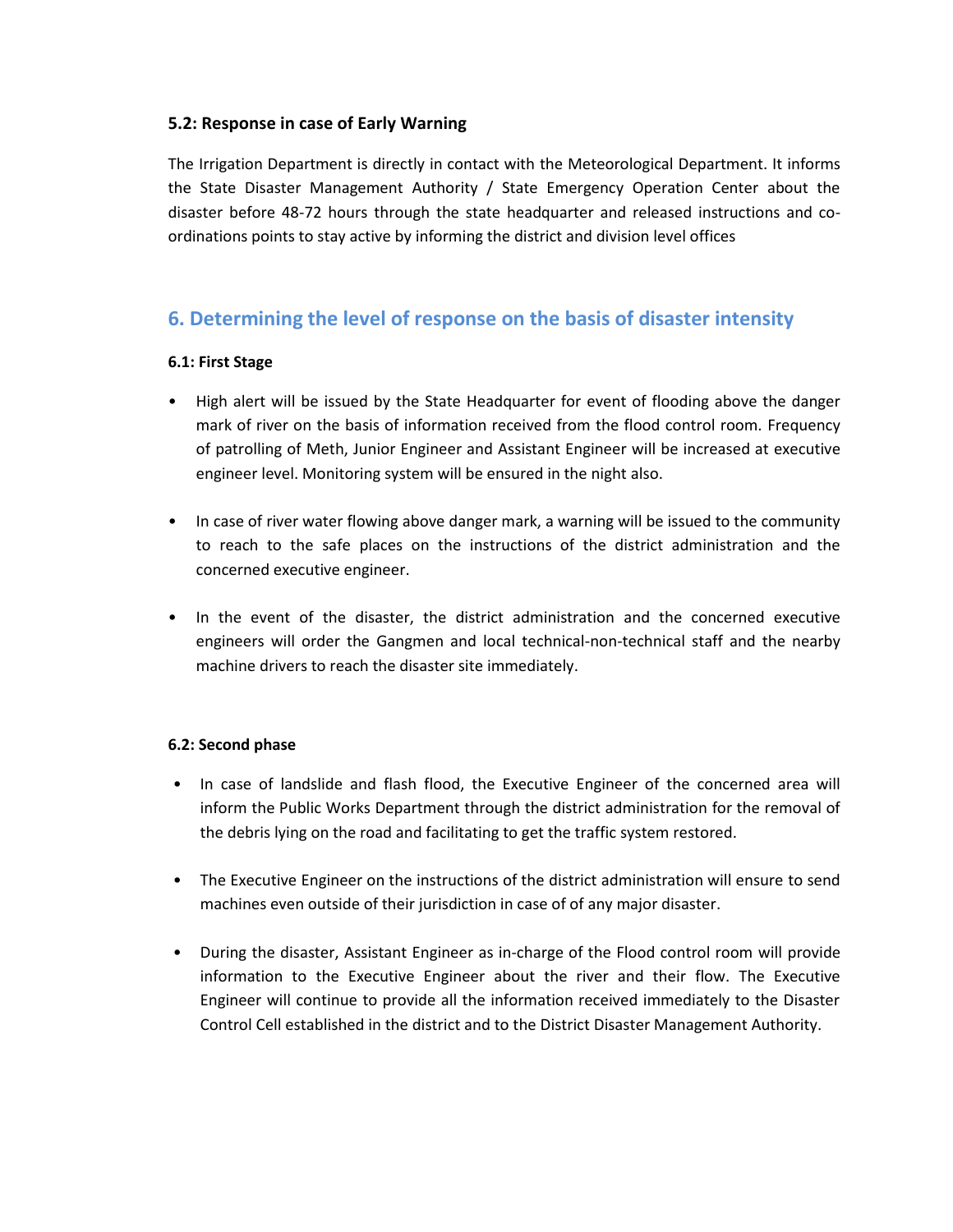## **7. Procedure to be undertaken after disaster**

The following procedure will be undertaken related to accounting and other administrative work:

#### **Administrative work**

- Cleanliness of the flow of natural water sources like Naula, Gadhera will be ensured immediately after the disaster under the guidance of concerned Executive Engineer.
- Executive Engineer, on the instructions of the District Magistrate, will ensure the repairing of damaged dams after October month.
- The Executive Engineer will ensure the clearance of rivers and flood-resistant structures on the basis of the fund received from the departmental state headquarter.
- The construction of flood-resistant wall under the flood protection scheme will be made in the damaged areas by the Executive Engineer on the order of the State Headquarters as per requirement.

#### **Discussions on executed operation**

- To assess the damage and prepare its report.
- To demand budget for the damages by sending the damage report to the government.
- To recommend based on priority after scrutiny of demand for compensation.

#### **Suggestion**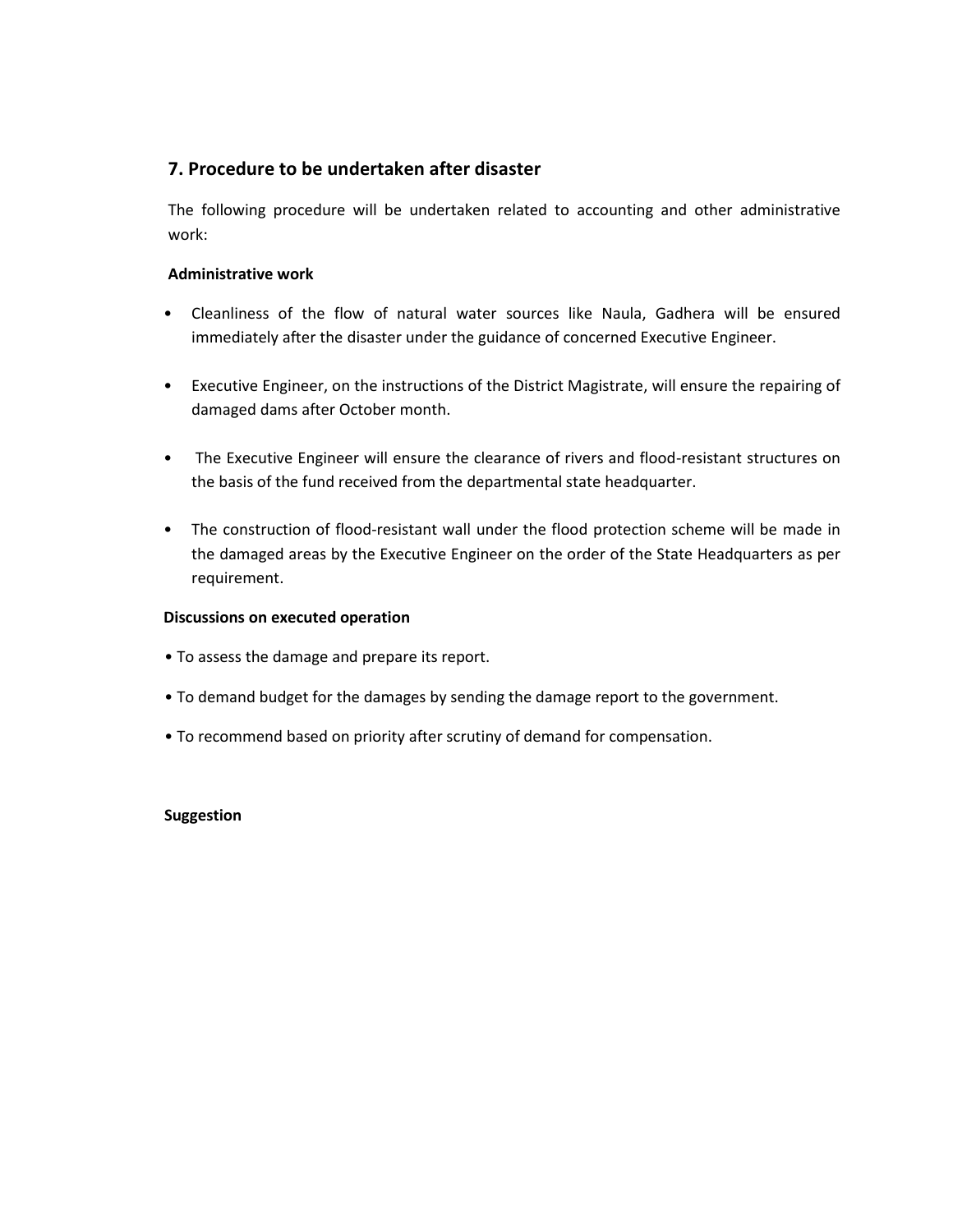## **8. Checklist**

## **Disaster Preparedness**

This form will be filled by the Nodal Officer and the district emergency operation center and will be sent to the Head of the Department (at the state level)

| <b>Activities Undertaken</b>                                                                                                                                                                                                 | Yes/No | <b>Comment</b> |
|------------------------------------------------------------------------------------------------------------------------------------------------------------------------------------------------------------------------------|--------|----------------|
| Determination of institutional role and<br>responsibilities                                                                                                                                                                  |        |                |
| Communication arrangements have been<br>established with the following agencies /<br>institutions:                                                                                                                           |        |                |
| State emergency operation center<br>State disaster management authority<br>District emergency operation center<br>District disaster management authority<br>Departmental office (inside division)<br>District administration |        |                |
| Nodal officer has been appointed at the Division<br>level within the department.                                                                                                                                             |        |                |
| A Disaster Management Team has been formed at<br>the division level within the department.                                                                                                                                   |        |                |
| division<br>At the<br>level, the<br>list<br>including<br>all<br>departmental officials and staff names, address and<br>contact numbers has been prepared.                                                                    |        |                |
| At the district level, the Executive Engineer is<br>associated with the WhatsApp Group created by<br>District Disaster Management Authority.                                                                                 |        |                |
| The names, address and contact numbers of the<br>Incharge of the flood control rooms have been<br>conveyed to the District Disaster Management<br>Authority.                                                                 |        |                |
| Co-ordination among other districts has been set up<br>to deal with drought due to decrease in water level.                                                                                                                  |        |                |
| <b>Risk assessment</b><br>Sensitive districts and development blocks have<br>been identified.                                                                                                                                |        |                |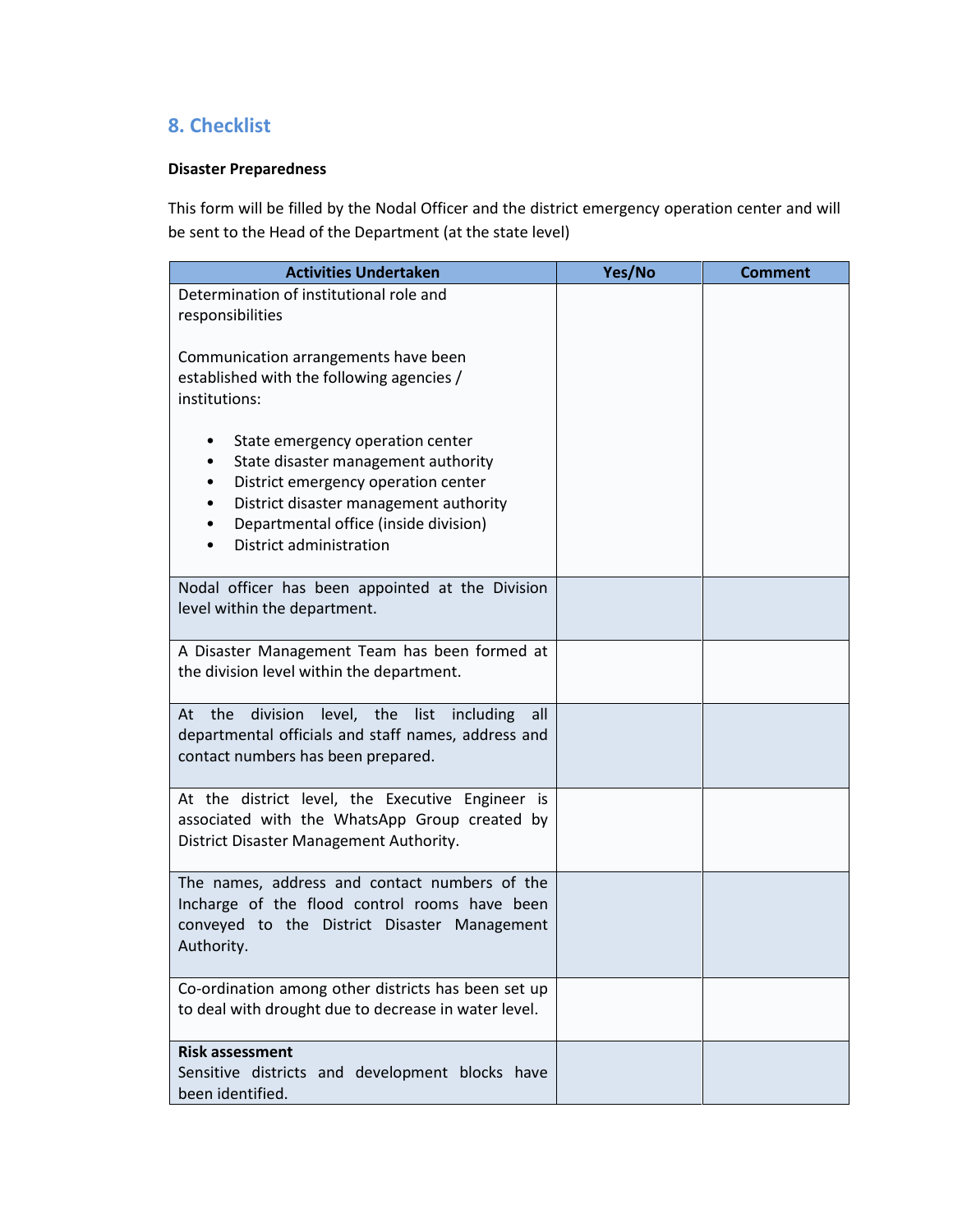| The District's Executive Engineer has inspected and<br>identified the weak walls, damaged reservoirs,<br>barrage weak gates.                        |  |
|-----------------------------------------------------------------------------------------------------------------------------------------------------|--|
| A list of Assistant Engineer / Junior Engineer has<br>been prepared for monitoring the coast.                                                       |  |
| The list has been prepared for the displacement of<br>weaker sections during flood.                                                                 |  |
| <b>Resource mapping</b><br>Inspection and repair of pumps, generators, motor<br>vehicles and station buildings have been ensured.                   |  |
| Establishment of water level gauge has been done<br>on all small / large tank structures.                                                           |  |
| Duty has been divided among the personnel by<br>dividing the zone into sector.                                                                      |  |
| Sandstones have been managed at place to place.                                                                                                     |  |
| The list of registered and tagged contractors has<br>been prepared in the department.                                                               |  |
| The provision of repairs of the bridges, culverts,<br>overflow channels, the control gates etc has been<br>made.                                    |  |
| <b>Capacity building and MockDrill</b><br>Training has been done for all officers / staffs on<br>disaster management                                |  |
| Departmental officers / employees have been<br>involved in the rehearsal on disaster management,<br>organized by the Disaster Management Authority. |  |
| Procedure has been made to train the departmental<br>officers / employees to prevent from disaster.                                                 |  |
| There is proper arrangement for exchange of<br>information in case of disaster.                                                                     |  |